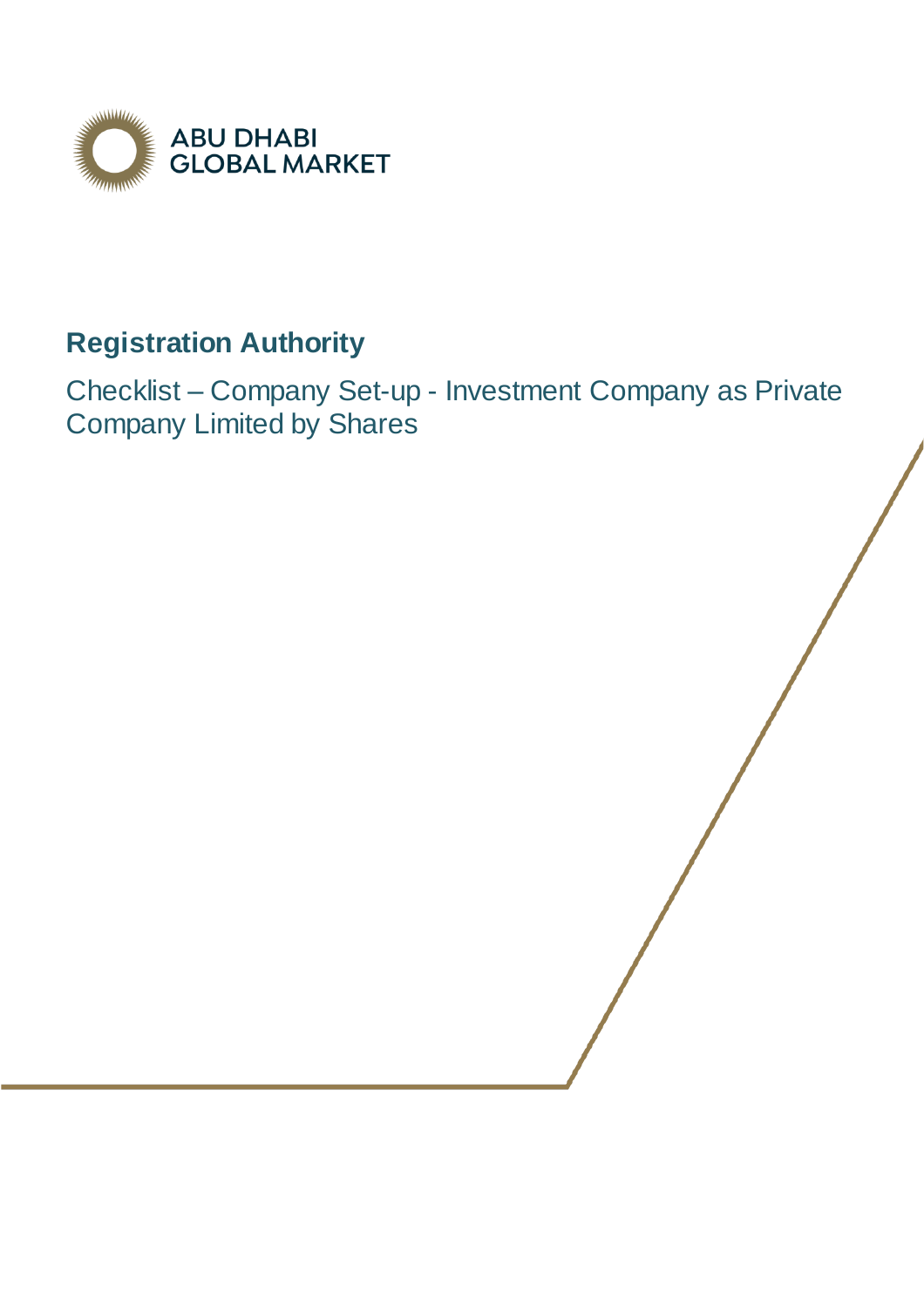## **INCORPORATION / REGISTRATION OF COMPANY – STANDARD REQUIREMENTS**

Investment Company as Private Company Limited by Shares

|        | <b>Standard Requirements</b>                                                                                                                                                                                                                                                                                                                                                                                                                                                                                                                                                                                                                                                                                                                                                                                                                                                                                                                                                                                                               | <b>Useful Links</b>                              |
|--------|--------------------------------------------------------------------------------------------------------------------------------------------------------------------------------------------------------------------------------------------------------------------------------------------------------------------------------------------------------------------------------------------------------------------------------------------------------------------------------------------------------------------------------------------------------------------------------------------------------------------------------------------------------------------------------------------------------------------------------------------------------------------------------------------------------------------------------------------------------------------------------------------------------------------------------------------------------------------------------------------------------------------------------------------|--------------------------------------------------|
|        | Notification to the ADGM FSRA                                                                                                                                                                                                                                                                                                                                                                                                                                                                                                                                                                                                                                                                                                                                                                                                                                                                                                                                                                                                              | <b>ADGM Investment Funds</b>                     |
|        | Please refer to the provided FSRA guidance material for<br>٠<br>investment funds                                                                                                                                                                                                                                                                                                                                                                                                                                                                                                                                                                                                                                                                                                                                                                                                                                                                                                                                                           |                                                  |
|        | Choose a company name.                                                                                                                                                                                                                                                                                                                                                                                                                                                                                                                                                                                                                                                                                                                                                                                                                                                                                                                                                                                                                     | www.registration.adgm.com                        |
|        | Search if the company name is still available<br>Refer: Business and Company Name Rules<br>Similar name declaration may be required if the applicants<br>are using a proposed name that is similar to others<br>The name of a limited company that is a private company<br>must end with the word "LIMITED", "limited", "Itd", "LTD",<br>"I.t.d." or "L.T.D."<br>If the business activity is 6434 Closed ended investment<br>company, then the proposed name must include one of the<br>following word(s): "Closed-Ended Investment Company",<br>"CEIC", "closed ended investment company", "ceic",<br>"(CLOSED ENDED INVESTMENT COMPANY)", "(CEIC)",<br>"(closed ended investment company)" or "(ceic)".<br>If the business activity is 6435 Open ended investment<br>company, then the proposed name must include one of the<br>following word(s): "Open-Ended Investment Company",<br>"OEIC", "open ended investment company", "oeic", "(OPEN<br>ENDED INVESTMENT COMPANY)", "(OEIC)", "(open<br>ended investment company)" or "(oeic)" | <b>Business and Company Name</b><br><b>Rules</b> |
| $\Box$ | Select the accounting reference date/end of the fiscal year.<br>(standard: 31 December)                                                                                                                                                                                                                                                                                                                                                                                                                                                                                                                                                                                                                                                                                                                                                                                                                                                                                                                                                    |                                                  |
|        | Draft articles of association                                                                                                                                                                                                                                                                                                                                                                                                                                                                                                                                                                                                                                                                                                                                                                                                                                                                                                                                                                                                              |                                                  |
|        | Bespoke Articles – the Articles of an Association of an<br>Investment Company are Bespoke by default<br>The articles must provide that the company is established<br>as an investment company<br>If signed version is to be used, evidence of signing<br>authority is required                                                                                                                                                                                                                                                                                                                                                                                                                                                                                                                                                                                                                                                                                                                                                             |                                                  |
|        | <b>Registered Office Address</b>                                                                                                                                                                                                                                                                                                                                                                                                                                                                                                                                                                                                                                                                                                                                                                                                                                                                                                                                                                                                           | <b>Consent Letter Template</b>                   |
|        | Consent Letter for registered office address provision<br>from ADGM registered Fund Manager or Company<br>Service Provider (template available on the ADGM<br>website)                                                                                                                                                                                                                                                                                                                                                                                                                                                                                                                                                                                                                                                                                                                                                                                                                                                                     |                                                  |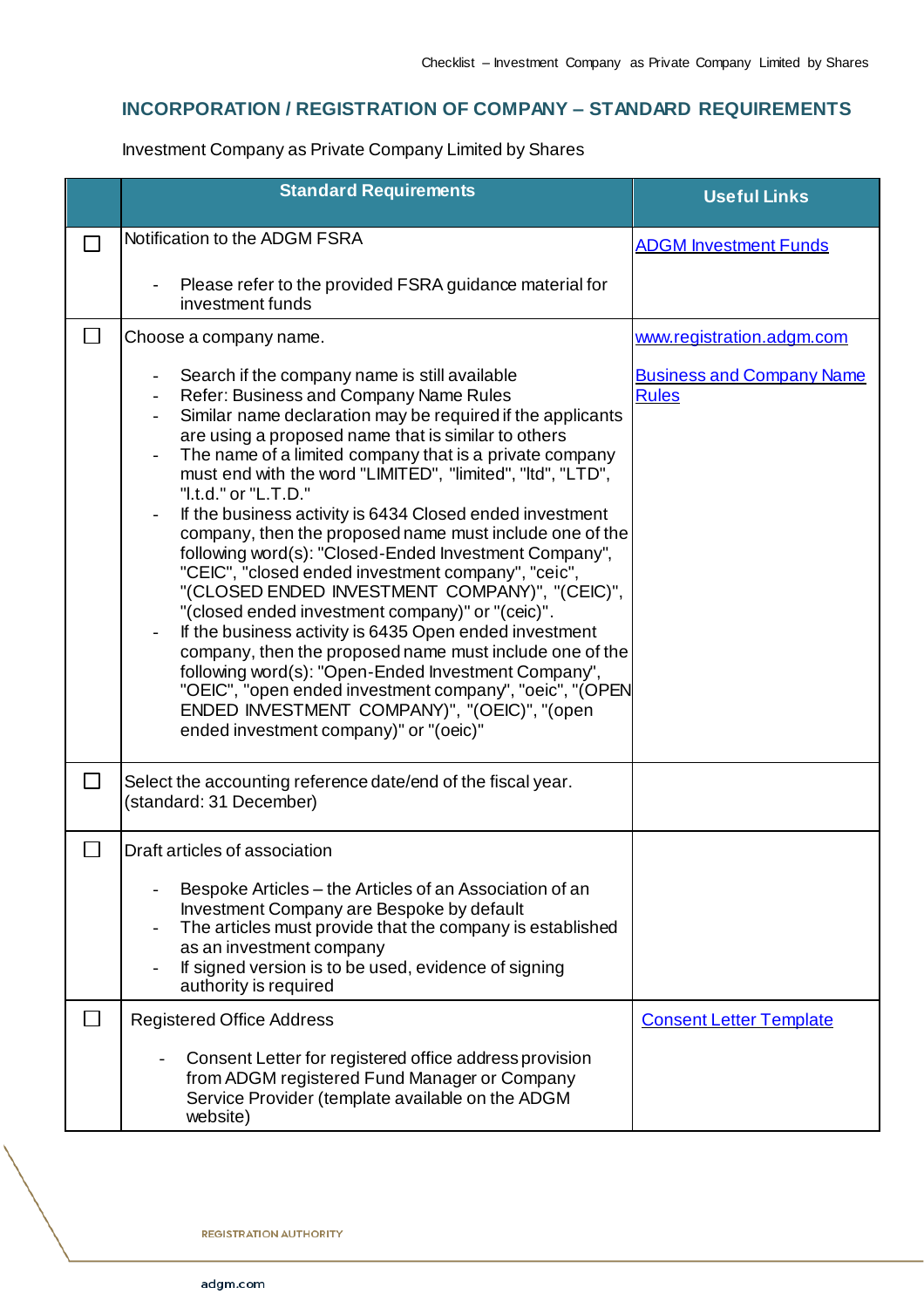|        | <b>Authorised Signatories</b>                                                                                                                                                                                                                                                                                                                                                                                                                                                                                                   | <b>Resolution Templates</b>                                                |
|--------|---------------------------------------------------------------------------------------------------------------------------------------------------------------------------------------------------------------------------------------------------------------------------------------------------------------------------------------------------------------------------------------------------------------------------------------------------------------------------------------------------------------------------------|----------------------------------------------------------------------------|
|        | Must be individual<br>At least one individual<br>At least one of the appointed signatories must be a UAE<br>national, GCC national or hold a valid UAE residence<br>visa. (Individuals who never entered the UAE cannot be<br>appointed as authorised signatories because security<br>clearance from the immigration authorities cannot be<br>processed).                                                                                                                                                                       | <b>Nominee Arrangement</b><br>Confirmation Form - Role -<br><b>Company</b> |
|        | <b>Individual</b><br><b>Personal Details</b><br><b>Service Address</b><br>Passport copies of all current and past nationalities<br>Emirates ID (applicable to UAE nationals)<br>Evidence of Appointment (this is the resolution for<br>incorporation signed by all shareholders, which includes<br>the appointment of the authorised signatories – template<br>is available on the ADGM website)                                                                                                                                |                                                                            |
|        | <b>Nominee Arrangement Confirmation Form</b><br>Required if any of the signatories holds the role on behalf<br>of someone else (if no nominee arrangement is in place,<br>this form is not required)<br>Form is available on the ADGM website<br>Upload completed and signed form to the Supporting<br>Documents section of the online application form along<br>with passport copy of the person on whose behalf the<br>nominee is acting                                                                                      |                                                                            |
| $\Box$ | <b>Directors</b>                                                                                                                                                                                                                                                                                                                                                                                                                                                                                                                | <b>Resolution Templates</b>                                                |
|        | An investment company must have at least one director.<br>If an investment company has only one director, that<br>director must be a body corporate which is an Authorised<br>Person and which holds the Financial Services<br>Permission in the Abu Dhabi Global Market or in a<br>Recognised Jurisdiction authorising it to carry on the<br>Regulated Activity of Managing a Collective Investment<br>Fund<br>The appointment of an individual director is permitted, if at<br>least one body corporate director is appointed | <b>Nominee Arrangement</b><br>Confirmation Form - Role -<br>Company        |
|        | <b>Body Corporate</b><br><b>Entity Details</b><br><b>Registered Office Address</b><br>Evidence of Appointment (this is the resolution signed by<br>the shareholders, which includes the appointment of the<br>directors – template is available on the ADGM website)<br>Evidence to carry out regulated activity to manage a<br>collective investment fund Financial Services Permission                                                                                                                                        |                                                                            |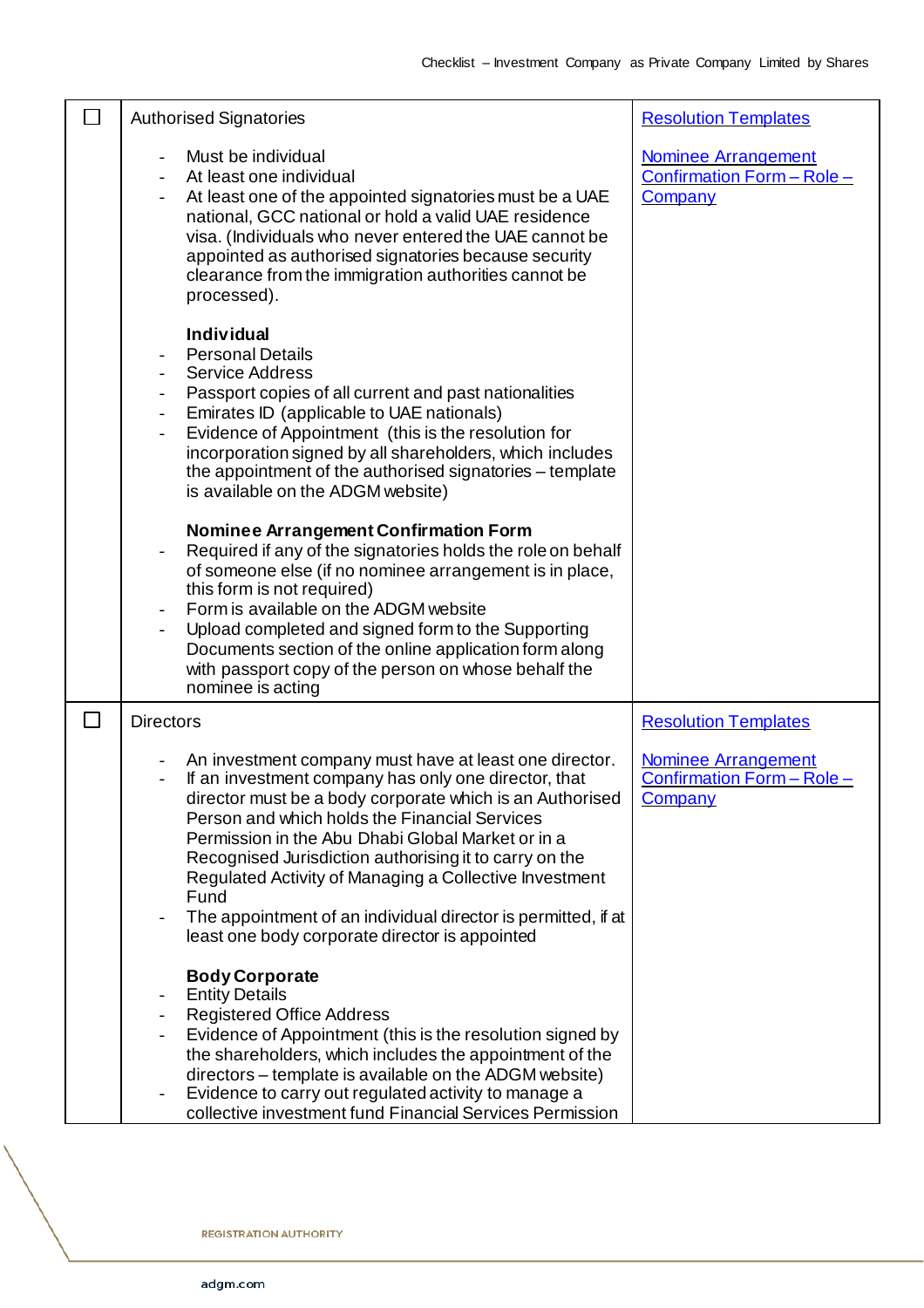|   | issued by ADGM Financial Regulatory Services Authority<br>or by another recognized jurisdiction<br>The following documents are only required for non-ADGM<br>registered body corporate directors:<br>Certificate of Incorporation/Registration (foreign<br>$\circ$<br>language documents must be accompanied by<br>certified legal translation to the English language)<br>Register of members (recently certified as a true<br>$\circ$<br>copy by one of the incumbent directors or<br>company secretary, or registered agent, not more<br>than three months ago, foreign language<br>documents must be accompanied by certified<br>legal translation to the English language)<br>Register of directors (recently certified as a true<br>$\circ$<br>copy by one of the incumbent directors or<br>company secretary, or registered agent, not more<br>than three months ago, foreign language<br>documents must be accompanied by certified<br>legal translation to the English language) |                                                                            |
|---|-------------------------------------------------------------------------------------------------------------------------------------------------------------------------------------------------------------------------------------------------------------------------------------------------------------------------------------------------------------------------------------------------------------------------------------------------------------------------------------------------------------------------------------------------------------------------------------------------------------------------------------------------------------------------------------------------------------------------------------------------------------------------------------------------------------------------------------------------------------------------------------------------------------------------------------------------------------------------------------------|----------------------------------------------------------------------------|
|   | <b>Individual</b><br><b>Personal Details</b><br><b>Service Address</b><br><b>Residential Address</b><br>Passport copies of all current and past nationalities<br>Proof of Residential Address (not more than 3 months<br>old, in the English language may be requested to verify<br>the residential address)<br>Evidence of Appointment (this is the resolution signed by<br>the shareholders, which includes the appointment of the<br>directors – template is available on the ADGM website)                                                                                                                                                                                                                                                                                                                                                                                                                                                                                            |                                                                            |
|   | <b>Nominee Arrangement Confirmation Form</b><br>Required if any of the directors holds the role on behalf of<br>someone else (if no nominee arrangement is in place, this<br>form is not required)<br>Form is available on the ADGM website<br>Upload completed and signed form to the Supporting<br>Documents section of the online application form along<br>with passport copy of the person on whose behalf the<br>nominee is acting                                                                                                                                                                                                                                                                                                                                                                                                                                                                                                                                                  |                                                                            |
| L | Secretary                                                                                                                                                                                                                                                                                                                                                                                                                                                                                                                                                                                                                                                                                                                                                                                                                                                                                                                                                                                 | <b>Resolution Templates</b>                                                |
|   | This is not mandatory<br>Can be individual or Body Corporate<br><b>Individual</b>                                                                                                                                                                                                                                                                                                                                                                                                                                                                                                                                                                                                                                                                                                                                                                                                                                                                                                         | <b>Nominee Arrangement</b><br>Confirmation Form - Role -<br><b>Company</b> |
|   | <b>Personal Details</b><br><b>Service Address</b><br>Passport copies of all current and past nationalities                                                                                                                                                                                                                                                                                                                                                                                                                                                                                                                                                                                                                                                                                                                                                                                                                                                                                |                                                                            |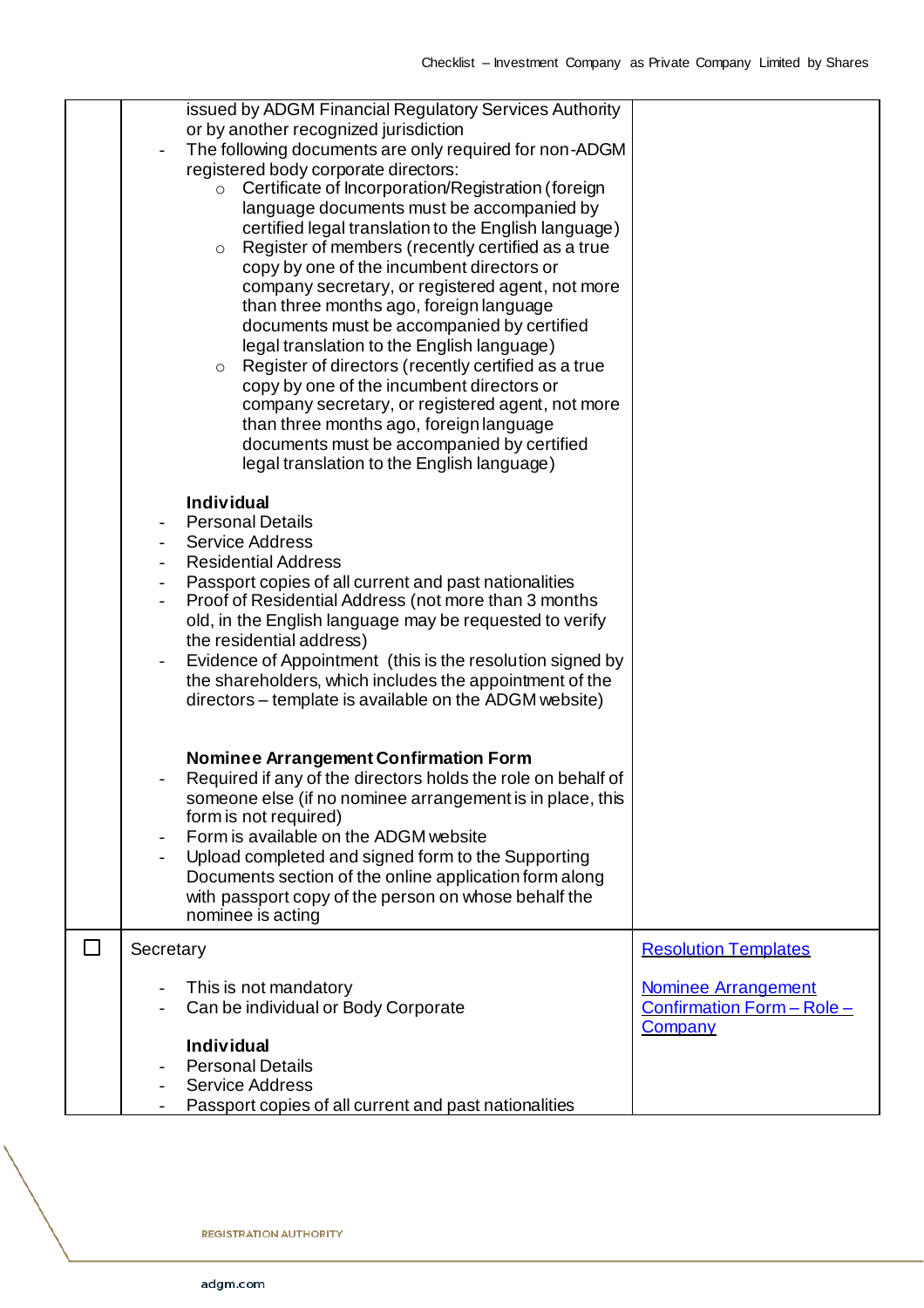| Evidence of Appointment (this is the resolution signed by<br>all shareholders, foreign language documents must be<br>accompanied by certified legal translation to the English<br>language)                                                                                                                                                                                                                                                                                                                                                                                                                                                                                                                                                                                                                                                                                                                                                                                                                           |                                                        |
|-----------------------------------------------------------------------------------------------------------------------------------------------------------------------------------------------------------------------------------------------------------------------------------------------------------------------------------------------------------------------------------------------------------------------------------------------------------------------------------------------------------------------------------------------------------------------------------------------------------------------------------------------------------------------------------------------------------------------------------------------------------------------------------------------------------------------------------------------------------------------------------------------------------------------------------------------------------------------------------------------------------------------|--------------------------------------------------------|
| <b>Body Corporate</b><br><b>Entity Details</b><br><b>Registered Office Address</b><br>Certificate of Incorporation/Registration (foreign language<br>documents must be accompanied by certified legal<br>translation to the English language)<br>Register of members (recently certified as a true copy by<br>one of the incumbent directors or company secretary, or<br>registered agent, not more than three months ago, foreign<br>language documents must be accompanied by certified<br>legal translation to the English language)<br>Register of directors (recently certified as a true copy by<br>one of the incumbent directors or company secretary, or<br>registered agent, not more than three months ago, foreign<br>language documents must be accompanied by certified<br>legal translation to the English language)<br>Evidence of Appointment (this is the resolution signed by<br>the shareholders, which includes the appointment of the<br>directors – template is available on the ADGM website) |                                                        |
| <b>Nominee Arrangement Confirmation Form</b><br>Required if any of the secretaries holds the role on behalf<br>of someone else (if no nominee arrangement is in place,<br>this form is not required)<br>Form is available on the ADGM website<br>Upload completed and signed form to the Supporting<br>Documents section of the online application form along<br>with passport copy of the person on whose behalf the<br>nominee is acting                                                                                                                                                                                                                                                                                                                                                                                                                                                                                                                                                                            |                                                        |
| <b>Shares Particulars</b>                                                                                                                                                                                                                                                                                                                                                                                                                                                                                                                                                                                                                                                                                                                                                                                                                                                                                                                                                                                             |                                                        |
| Decide on share class, number of issued, how much are<br>paid and unpaid, and rights attached to the shares<br>At least one share must be issued at the time of<br>incorporation                                                                                                                                                                                                                                                                                                                                                                                                                                                                                                                                                                                                                                                                                                                                                                                                                                      |                                                        |
| Shareholders                                                                                                                                                                                                                                                                                                                                                                                                                                                                                                                                                                                                                                                                                                                                                                                                                                                                                                                                                                                                          | <b>Resolution Templates</b>                            |
| Can be individual or Body Corporate                                                                                                                                                                                                                                                                                                                                                                                                                                                                                                                                                                                                                                                                                                                                                                                                                                                                                                                                                                                   | <b>Nominee Arrangement</b><br><b>Confirmation Form</b> |
| <b>Individual</b><br><b>Personal Details</b><br><b>Service Address</b><br>Passport copies of all current and past nationalities<br>Resolution authorizing Incorporation/Registration of<br>ADGM Entity and Evidence of Appointment (this is the<br>resolution signed by the sole individual shareholder or                                                                                                                                                                                                                                                                                                                                                                                                                                                                                                                                                                                                                                                                                                            |                                                        |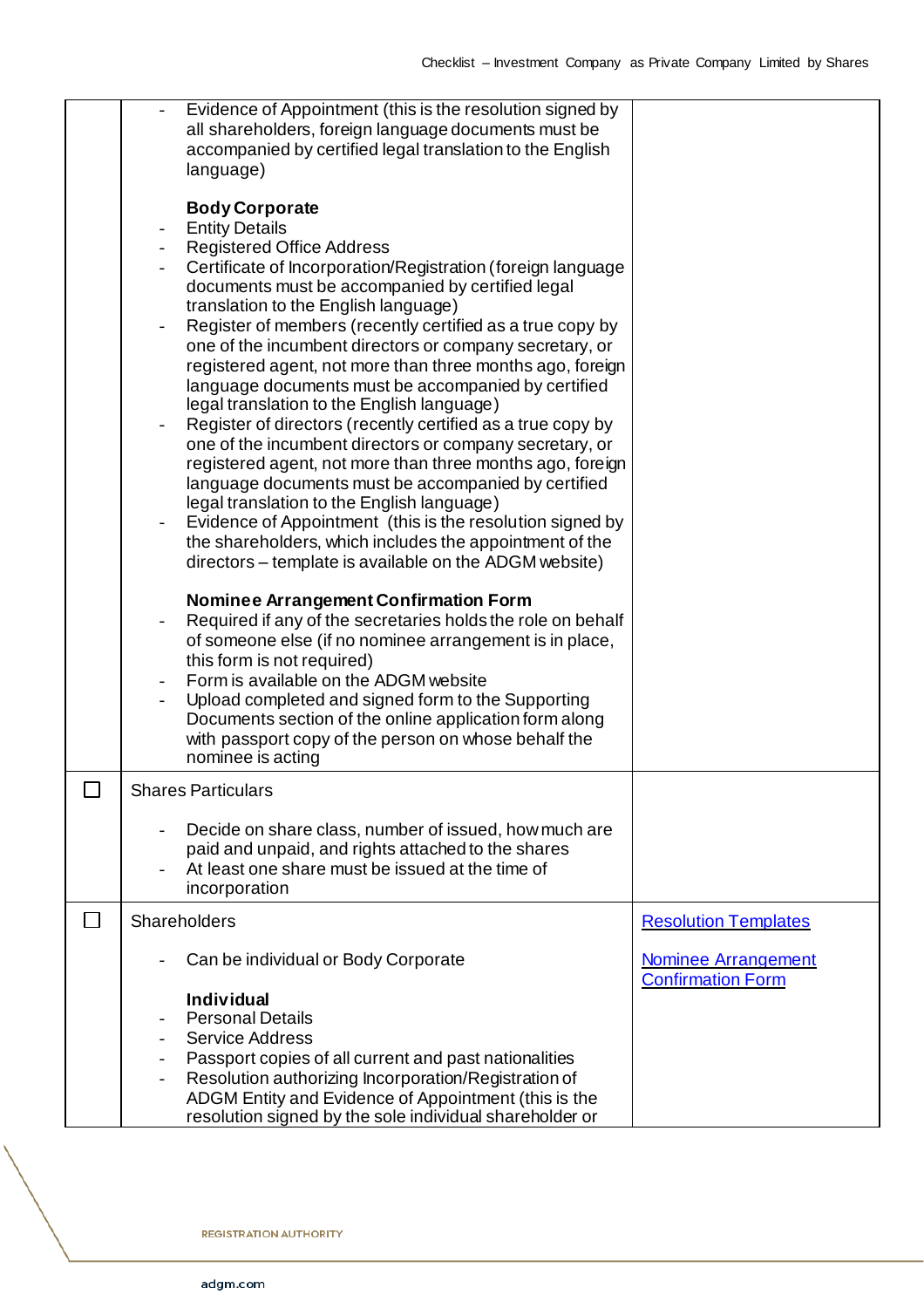|              | jointly by all individual shareholders – template is<br>available on the ADGM website)                                 |                              |
|--------------|------------------------------------------------------------------------------------------------------------------------|------------------------------|
|              |                                                                                                                        |                              |
|              | <b>Body Corporate</b>                                                                                                  |                              |
|              | <b>Entity Details</b>                                                                                                  |                              |
|              | <b>Registered Office Address</b>                                                                                       |                              |
|              | Certificate of Incorporation/Registration (foreign language<br>documents must be accompanied by certified legal        |                              |
|              | translation to the English language)                                                                                   |                              |
|              | Register of members recently (certified as a true copy by<br>$\overline{\phantom{a}}$                                  |                              |
|              | one of the incumbent directors or company secretary, or                                                                |                              |
|              | registered agent, not more than three months ago, foreign                                                              |                              |
|              | language documents must be accompanied by certified                                                                    |                              |
|              | legal translation to the English language)                                                                             |                              |
|              | Register of directors (recently certified as a true copy by<br>one of the incumbent directors or company secretary, or |                              |
|              | registered agent, not more than three months ago, foreign                                                              |                              |
|              | language documents must be accompanied by certified                                                                    |                              |
|              | legal translation to the English language)                                                                             |                              |
|              | Evidence of Appointment (separate board resolution                                                                     |                              |
|              | required for each body corporate shareholder, which                                                                    |                              |
|              | includes the appointment of the directors – template is<br>available on the ADGM website)                              |                              |
|              | Note: In case there is a combination of body corporate                                                                 |                              |
|              | and individual shareholders, then a separate resolution is                                                             |                              |
|              | required from each body corporate shareholder and a                                                                    |                              |
|              | separate joint resolution from the individual shareholders.                                                            |                              |
|              |                                                                                                                        |                              |
|              | <b>Nominee Arrangement Confirmation Form</b>                                                                           |                              |
|              | Required if any of the shareholders holds the role on                                                                  |                              |
|              | behalf of someone else (if no nominee arrangement is in                                                                |                              |
|              | place, this form is not required)                                                                                      |                              |
|              | Form is available on the ADGM website                                                                                  |                              |
|              | Upload completed and signed form to the Supporting                                                                     |                              |
|              | Documents section of the online application form along<br>with passport copy of the person on whose behalf the         |                              |
|              | nominee is acting                                                                                                      |                              |
| $\mathsf{L}$ | <b>Ultimate Beneficial Owners</b>                                                                                      | Guidance - Beneficial        |
|              |                                                                                                                        | <b>Ownership and Control</b> |
|              | Applicable if an individual or body corporate owns 25% or                                                              |                              |
|              | more of the company                                                                                                    |                              |
|              | Can be individual or Body Corporate                                                                                    |                              |
|              | Document of Beneficial Ownership Distribution (this can                                                                |                              |
|              | be the company or shareholder's group chart or<br>shareholder's register of shareholders)                              |                              |
|              |                                                                                                                        |                              |
|              | <b>Individual</b>                                                                                                      |                              |
|              | <b>Personal Details</b>                                                                                                |                              |
|              | <b>Service Address</b>                                                                                                 |                              |
|              | Passport copies of all current and past nationalities                                                                  |                              |
|              |                                                                                                                        |                              |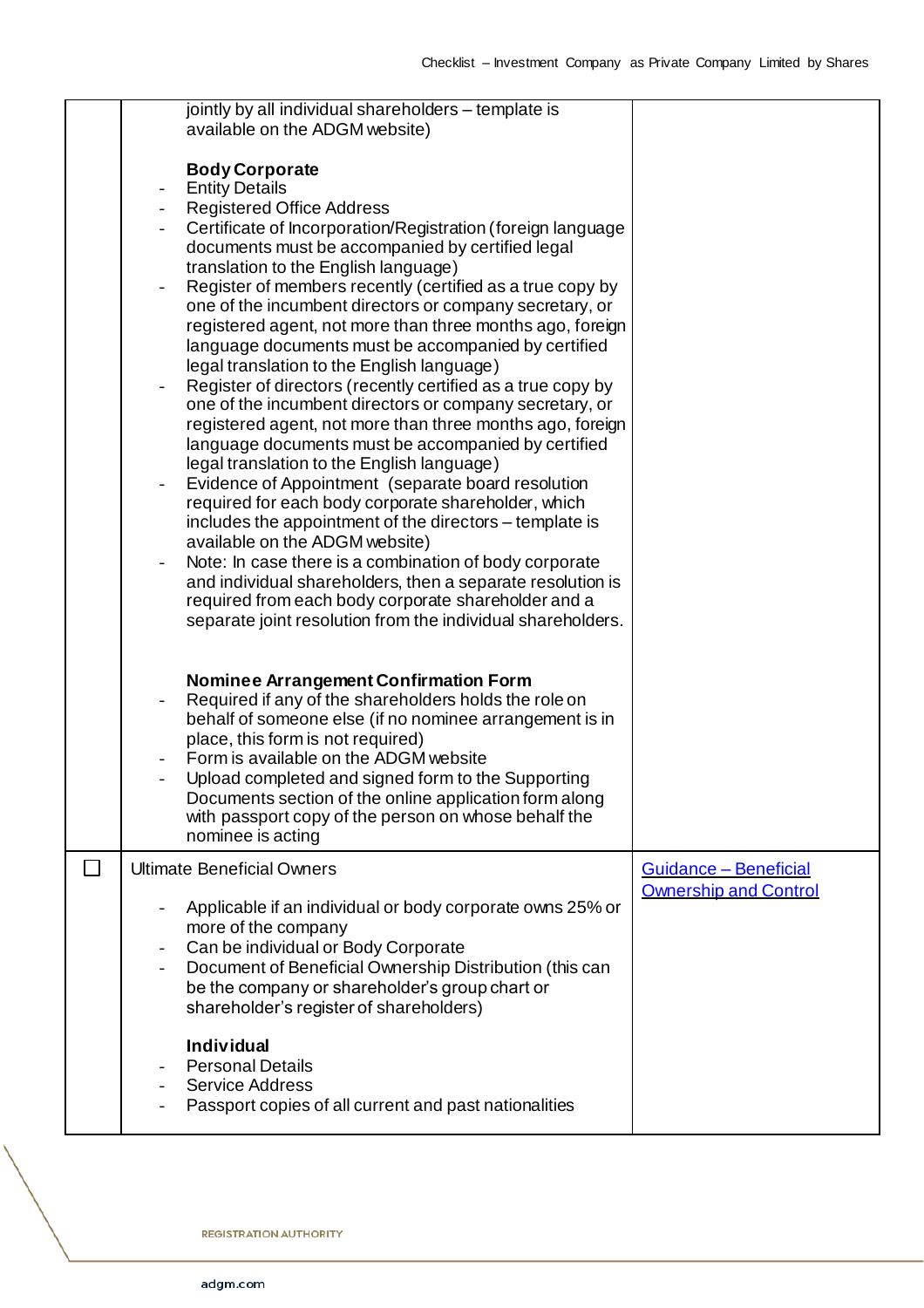| <b>Body Corporate</b>                                                                             |                                   |
|---------------------------------------------------------------------------------------------------|-----------------------------------|
| <b>Entity Details</b>                                                                             |                                   |
| <b>Registered Office Address</b>                                                                  |                                   |
| Register of members recently (certified as a true copy by                                         |                                   |
| one of the incumbent directors or company secretary, or                                           |                                   |
| registered agent, not more than three months ago, foreign                                         |                                   |
| language documents must be accompanied by certified                                               |                                   |
| legal translation to the English language)                                                        |                                   |
| Register of directors recently certified as a true copy by                                        |                                   |
| one of the incumbent directors or company secretary, or                                           |                                   |
| registered agent, not more than three months ago, foreign                                         |                                   |
| language documents must be accompanied by certified<br>legal translation to the English language) |                                   |
|                                                                                                   |                                   |
|                                                                                                   |                                   |
| <b>Nominee Arrangement Confirmation Form</b>                                                      |                                   |
| Confirm if any of the Ultimate Beneficial Owners holds the<br>$\overline{a}$                      |                                   |
| role on behalf of someone else by filling up this form (if                                        |                                   |
| not applicable, choose no but the form must still be                                              |                                   |
| submitted)                                                                                        |                                   |
| Form is available on the ADGM website                                                             |                                   |
| Upload completed and signed form to the Supporting                                                |                                   |
| Documents section of the online application form                                                  |                                   |
| Data Protection and Data Protection Contact Person                                                | <b>Guidance - Data Protection</b> |
| Must provide details of the contact person                                                        |                                   |
| Complete all applicable questions                                                                 |                                   |
| <b>Refer: Data Protection Guidance Note</b>                                                       |                                   |
|                                                                                                   |                                   |
| <b>DP Contact Person</b>                                                                          |                                   |
| <b>Personal Details</b>                                                                           |                                   |
| Service Address and contact details                                                               |                                   |
| Source of wealth Declaration Form                                                                 | <b>Sources of Wealth</b>          |
| With relevant supporting documents may be requested by                                            | <b>Declaration Form</b>           |
| the ADGM RA depending on the risk rating attributed to                                            |                                   |
| the application form                                                                              |                                   |

## **REGISTRATION OF COMPANY – INITIAL REGISTRATION FEES – INCORPORATE A PRIVATE COMPANY LIMITED BY SHARES (INVESTMENT COMPANY)**

| <b>Description</b>                                 | <b>Amount</b>  |
|----------------------------------------------------|----------------|
| Application for reserving a name                   | <b>USD 200</b> |
| Application of Incorporation of Private Limited by | USD 1,000      |